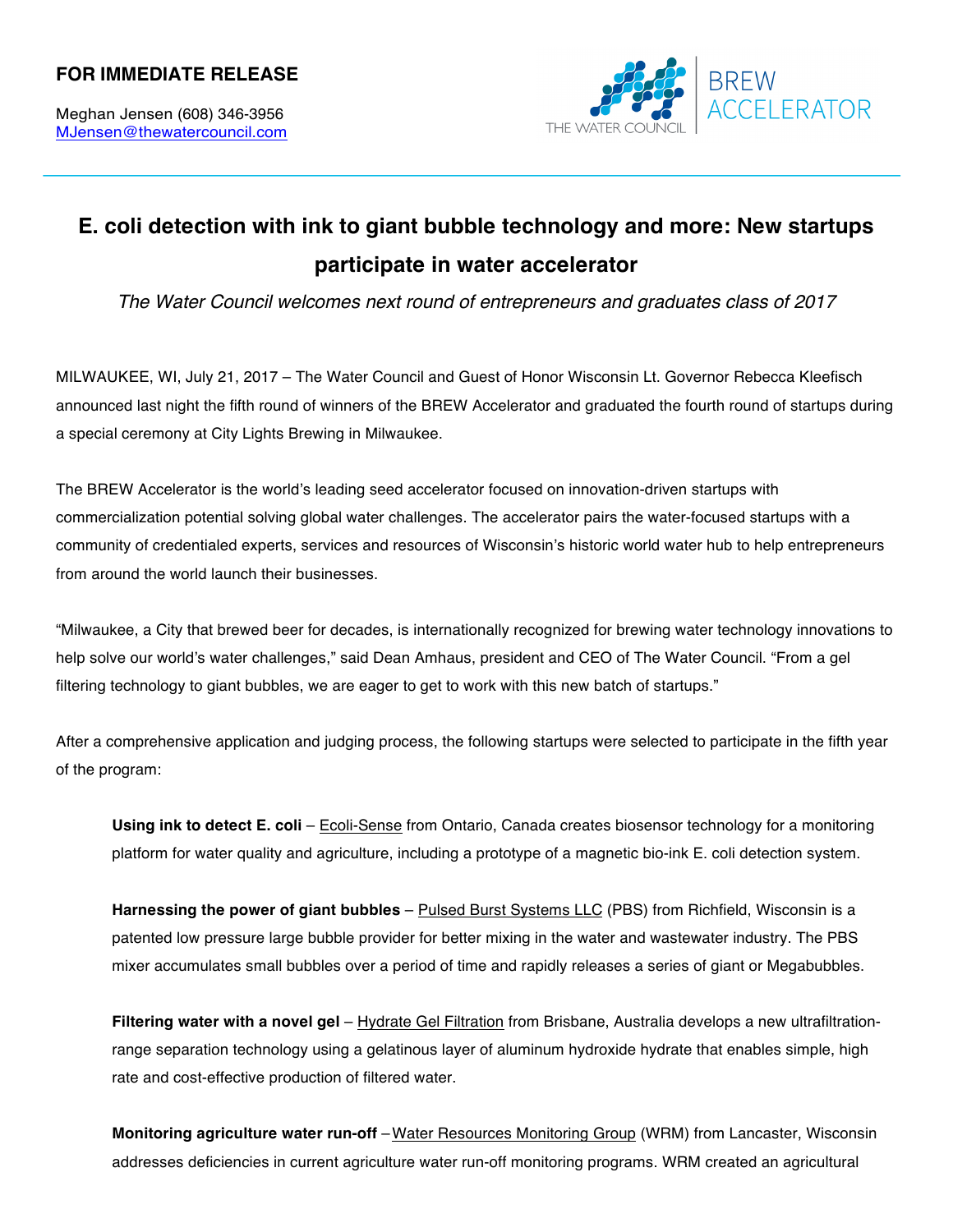hydrology monitoring program that provides low-cost, high quality data that aids accurate decision making to help increase farm profits and improve water quality.

**Generating reactive ions for practical clean up** – Plasma Environmental from Milwaukee, Wisconsin has developed a new way in which to reliably generate reactive ions in sufficient quantity to be useful, and to mix these in the aqueous media to provide clean water.

Each year, BREW winners receive up to a \$50,000 equity investment, work space in the Global Water Center in Milwaukee, business training through the University of Wisconsin-Whitewater Institute for Water Business, research and talent connections, immersion into The Water Council's global membership network, mentorship from water industry experts, and much more.

The following "class of 2017" BREW Accelerator startups graduated during the ceremony:

CORNCOB, Inc. from Waukesha, Wisconsin invented a dynamic disc membrane filter that uses less energy, requires minimal pretreatment and self-cleans during operation.

• Since participating in the BREW, they have conducted numerous pilots, conducted a successful technology showcase and have multiple orders pending.

DMR International from Woodstock, Illinois engineered the NOVEX-AMG™ family of additive systems that have demonstrated unique solutions for water filtration systems, with the added bonus of using environmentally responsible materials for a sustainable future.

• Since participating in the BREW, they are working with Stonehouse Water Technologies, another start-up in the Global Water Center, and are validating their filter medium in Kewaunee County, Wisconsin where there are serious groundwater contamination problems.

Energy Tech Innovations from Milwaukee, Wisconsin developed a low-cost, water-based gas treatment method that will convert biogas into renewable natural gas, a greenhouse gas neutral fuel.

• Since participating in the BREW, they are working to secure a local pilot site and are actively engaged in the new Wisconsin Bio-gas consortium.

MetaMateria from Columbus, Ohio cleans water using novel and nano-enhanced materials that creatively and economically address challenges in water purification, while also recovering phosphorous and other reusable contaminants.

• Since participating in the BREW, they have been awarded pilot funding with PaveDrain, a small business and tenant in the Global Water Center, to demonstrate their material's joint ability to remove phosphorous.

Smart Waters from British Columbia, Canada increases city resilience by harvesting rainwater and holding it indefinitely in order to provide strategic reserves for all municipal water needs.